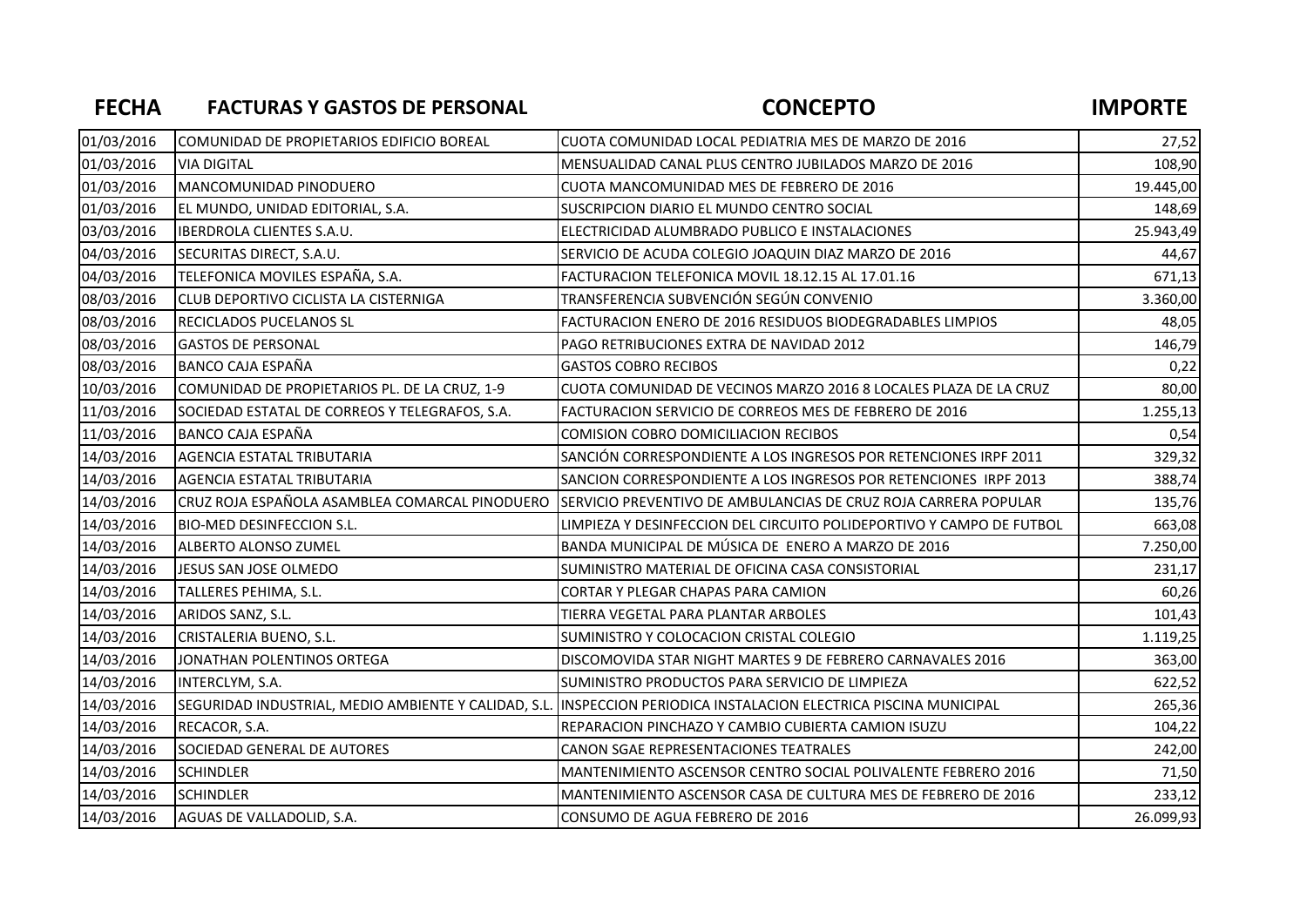| 14/03/2016 | INTERCLYM, S.A.                                | SUMINISTRO BOLSAS DE BASURA NEGRA PARA SERVICIO DE LIMPIEZA                                           | 184,40    |
|------------|------------------------------------------------|-------------------------------------------------------------------------------------------------------|-----------|
| 14/03/2016 | CADIELSA, S.L.                                 | SUMINISTROS PARA MANTENIMIENTO ALUMBRADO PUBLICO                                                      | 61,41     |
| 14/03/2016 | <b>ANA GONZALEZ MIGUEL</b>                     | CLASES DE RESTAURACION TRABAJADORES, SEGÚN CONVENIO- DIC. 2015                                        | 180,00    |
| 14/03/2016 | TECNICAS DE AHORRO ENERGETICO, S.L.            | <b>MANTENIMIENTO CLIMATIZACION VARIOS EDIFICIOS -FEBRERO 2016</b>                                     | 598,95    |
| 14/03/2016 | TRANSCON VALLADOLID, S.A.                      | ALQUILER CONTENEDOR HUERTOS ECOLOGICOS FEBRERO DE 2016                                                | 33,00     |
| 14/03/2016 | TRANSCON VALLADOLID, S.A.                      | <b>GESTION PUNTO LIMPIO MES DE FEBRERO DE 2016</b>                                                    | 475,13    |
| 14/03/2016 | TRANSCON VALLADOLID, S.A.                      | ALQUILER CONTENEDOR ESCOMBROS P.I. LA MORA-FEBRERO 2016                                               | 55,00     |
| 14/03/2016 |                                                | BANCO CAJA ESPAÑA DE INVERSIONES SALAMANCA Y SORIA GASTOS TRANSFERENCIAS REALIZADAS EL DIA 14/03/2016 | 3,08      |
| 14/03/2016 | JUDO CLUB FINISTERRE LA CISTERNIGA             | 80% SUBVENCION CLUB DE JUDO TEMPORADA 2015-2016                                                       | 2.400,00  |
| 14/03/2016 | <b>AUVASA</b>                                  | SUBVENCION A LA EXPLOTACION MARZO DE 2016                                                             | 20.879,12 |
| 14/03/2016 | SUMINISTROS INDUSTRIALES VALLADOLID, S.L.      | SUMINISTROS PARA TRABAJOS VARIOS                                                                      | 169,96    |
| 14/03/2016 | RICARDO ALONSO MUÑOZ                           | SUMINISTRO CEMENTO GRIS PARA TRABAJOS DE ALBAÑILERIA                                                  | 117,61    |
| 14/03/2016 | AUTO-REPUESTOS BARAJAS, S.L.                   | MANTENIMIENTO Y REPARACIONES VEHICULOS DE TRANSPORTE                                                  | 403,74    |
| 14/03/2016 | <b>INTEMAN LABORATORIOS</b>                    | PRODUCTOS DESENGRASANTES PARA TALLER                                                                  | 69,94     |
| 14/03/2016 | DISCOMTES VALLADOLID, S.L.                     | GASOLEO A ADITIVADO DE AUTOMOCION PARA NAVE P.I. LA MORA                                              | 1.234,20  |
| 14/03/2016 | COMERCIAL DE FUNDICION VALLISOLETANA           | SUMINISTROS VARIOS PARA MANTENIMIENTO RED DE AGUA                                                     | 1.335,04  |
| 14/03/2016 | GARCIA CARRERA FELIX(PELICANO)                 | SUMINISTROS DE FERRETERIA PARA TRABAJOS VARIOS                                                        | 762,10    |
| 14/03/2016 | <b>C.D. SPRINT SPROT</b>                       | CARRERA NOCTURNA LA CISTERNIGA 2016                                                                   | 669,54    |
| 14/03/2016 | M. DE LA CRUZ CANO TORRES                      | HONORARIO NOTARIA ESCRITURAS VIVIENDAS PINODUERO, 4 (1º Y-2ªA)                                        | 244,94    |
| 15/03/2016 | JUZGADO DE LO SOCIAL Nº 4 VALLADOLID           | PAGO DEVOLUCION INGRESO GRUPO MIS POLLITOS                                                            | 3.759,02  |
| 17/03/2016 | <b>BANCO BILBAO VIZCAYA</b>                    | COMISIONES DE ADMINISTRACION Y MANTENIMIENTO                                                          | 112,80    |
| 17/03/2016 | <b>GRUPO ITEVELESA, S.L.</b>                   | ITV VEHICULOS VA-2458-AF Y VA7279-X                                                                   | 113,25    |
| 17/03/2016 | <b>GRUPO ITEVELESA, S.L.</b>                   | HOMOLOGACION ENGANCHE A CAMION                                                                        | 24,24     |
| 17/03/2016 | <b>BANCO CAJA ESPAÑA</b>                       | COMISION DE MANTENIMIENTO CUENTA                                                                      | 6,00      |
| 18/03/2016 | CAIXA D'ESTALVIS I PENSION DE BARCELONA        | GASTOS TRANSFERENCIA REALIZADA EL DIA 14/03/2016                                                      | 1,25      |
| 18/03/2016 | <b>ACREEDORES VARIOS</b>                       | DEVOLUCION DEMASIA INGRESO INFRACCION DE TRAFICO                                                      | 50,00     |
| 18/03/2016 | <b>ACREEDORES VARIOS</b>                       | INTERESES DE DEMORA DEVOLUCION INFRACCION DE TRAFICO                                                  | 0,49      |
| 22/03/2016 | <b>BANCO CAJA ESPAÑA</b>                       | AMORTIZACION E INTERESES PRESTAMO                                                                     | 1.381,93  |
| 23/03/2016 | AGENCIA ESTATAL TRIBUTARIA                     | PAGO RETENCION NOMINA LABORALES MES DE MARZO                                                          | 97,54     |
| 23/03/2016 | <b>NOMINAS LABORALES</b>                       | NOMINAS LABORALES MES DE MARZO                                                                        | 73.061,31 |
| 23/03/2016 | NOMINAS FUNCIONARIOS                           | NOMINAS FUNCIONARIOS MES DE MARZO                                                                     | 23.573,88 |
| 23/03/2016 | NOMINAS E INDEMNIZACIONES CONCEJALES Y ALCALDE | RETRIBUCIONES CONCEJALES Y ALCALDE MES DE MARZO                                                       | 4.114,31  |
| 23/03/2016 | <b>BANCO DE SANTANDER</b>                      | COMISION MANTENIMIENTO                                                                                | 18,94     |